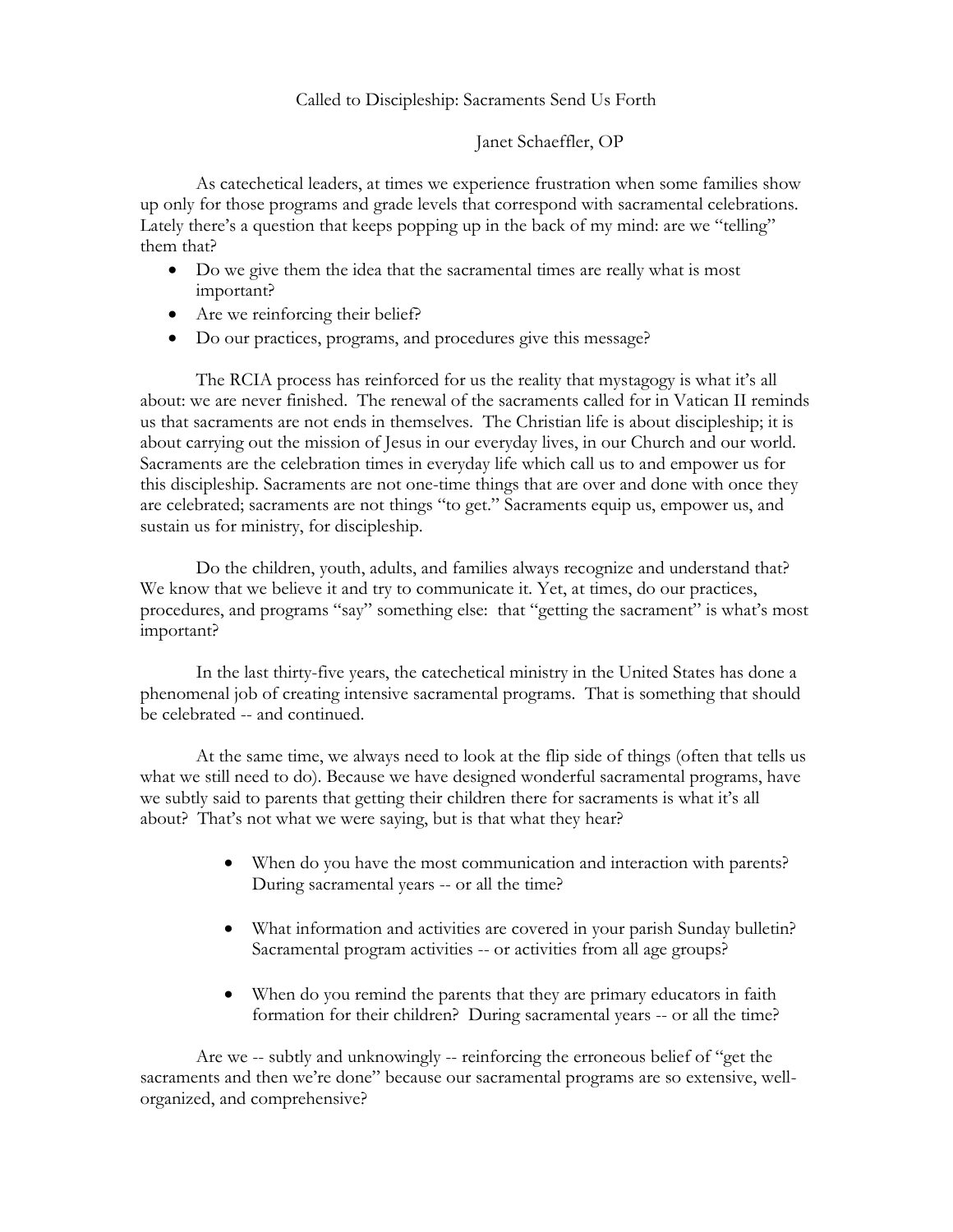The answer, of course, is not to diminish or decrease in any way the faith-filled programs of sacrament preparation. Are there things we can be doing (or not doing) within our parishes, faith formation programs, and sacramental processes to enable people to see that we are called to a life of discipleship, not only a life of "getting sacraments."

## **Some Things to do within faith formation programs**

- What happens during sacramental times to involve the parents and families? Do we have parent meetings, family home activities, parent-child retreats, special liturgies and prayer services, service opportunities? Is it possible to incorporate these worth-while methods and activities with all age levels, not just the sacramental programs?
- Children and families belong to the parish, not just to a religious education program or a school, or only to "this year's First Communion class." All that we do in faith formation programs and schools should incorporate children (and their families) into the life of the parish, helping them to experience that their faith is about much more than just going to class, more than just learning in an academic setting, more than only getting a sacrament. This participation in the life of the parish -- in all its aspects, activities and ministries - will, hopefully, remind them that the Christian lifestyle is about being disciples everyday of their lives.
- Frequently when there is discussion at parish leadership levels (Catechetics Committee, School Board, Education Commission, Committees working with homeschooling families, Parish Pastoral Council, etc.) regarding the faith formation programs for children, they only center on the sacramental years. This is an ideal time to stretch the thinking. Broaden the discussion to look at what happens after the celebration of sacraments. Help them to see that all ages, each year of faith formation, is important. Remind them that the Christian life is about discipleship -- the living out of what the sacraments call us to.
- Communicate with parents all the time (not just at sacramental times) in as many ways as possible: phone calls, home visits, letters, email, articles in the bulletin, newsletters, parent meetings, workshops, family celebrations, prayer times.
- Empower families to be homes of prayer -- always. Sacramental years are not the only time of family prayer and study. Can we give them as many ideas for family rituals and discussions each year - as we do during the sacramental years?
- When the "person in the pew" reads the Sunday bulletin and parish website, what do they find out about the parish's program for faith formation with the younger members of the community? Do they only read about the activities of the sacramental programs, or are the activities and projects of every age level featured on a regular basis?

## **Things to do within the programs of sacrament preparation**

 Think about the language that we use to talk about the celebration of sacraments. (Language, very subtly, but powerfully, educates and forms us.) Sacraments are not "things" we get. They are celebrations; they are actions of the community. They empower us to live our lives in a different way. We celebrate sacraments; we don't just: - "get confirmed" (That sounds very passive.)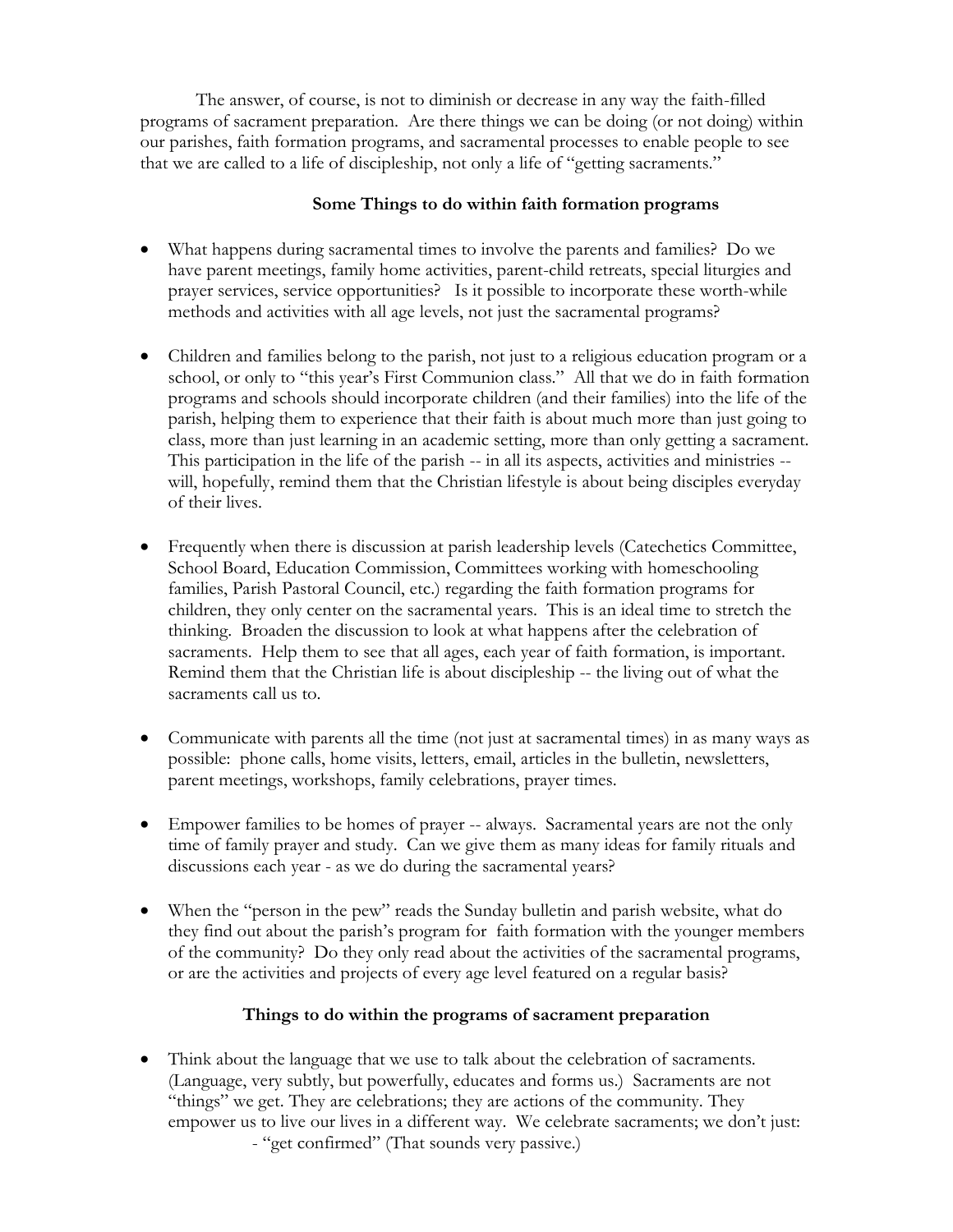- "receive Communion" (That doesn't begin to address the mystery and challenge of being the Body of Christ.)
- "make Reconciliation" (That sounds over and done with.)

All of the language we use needs to stress the reality of sacraments as calls to discipleship and as actions: participative and ongoing. We don't get or receive sacraments; we celebrate them and the celebration affects (or should affect) our lives forever.

- During sacramental preparation times, do all you can to minister to/involve the entire family. The whole family, in one sense, is the candidate for the sacrament, not just the one child. This will illustrate for the family that sacraments aren't the end of things; they are the empowerment to our everyday, on-going call.
- Frequently people see the sacramental programs as something very different than the rest of the catechetical program. They don't see a connection. The sacraments are in this "box" and have no relationship to the rest of faith formation. All that we do in catechesis is about sacramental living: about baptismal, reconciling, or Eucharistic living, for example. If we are studying about the importance of Jesus in our lives, about ways to pray, about ways to serve, we are "studying" Confirmation (or Eucharist or Reconciliation, etc.). The sacraments are about living our Christian commitment in every part of our lives; they're about Christian Catholic living. To study about the sacraments, we study about Catholic living. When studying about Catholic living, we are studying about the realities we say we want to live when we ask to celebrate the sacraments. All that we say and do needs to remind parents and young people of this -- it's not just about getting a sacrament over and done with.
- Involve the whole parish as much as possible with the sacramental candidates. Hopefully, this involvement of faith-filled, active Catholics with the candidates and their families will "say" that this is about everyday life, not just about getting something "done" because it's the year to do it. The service component of many sacramental programs would be an example of this. Do we just plan opportunities for the sacramental candidates, or do they participate in the parish service outreach? Do they join in service with their parents, sponsors, families, older members of their parish community?
- Provide well-grounded adult faith formation as part of the sacramental programs. Enable the adults to take time for reflection on the meaning of the sacrament for their lives, not just adult sessions that address: this is what the children are learning; this is what the children should wear, etc. Adult sessions that are planned for the adult's faith growth "says" to them: the sacraments you have already celebrated call you to a life of discipleship.
- At times, people look at the components of sacramental programs as "the list of things I need to do to get the sacrament." Nothing could be further from the truth. The components of sacramental programs are simply (but deeply) an introduction to (or deepening of) the living out of the Christian life -- the life we are called to everyday for the rest of our lives.